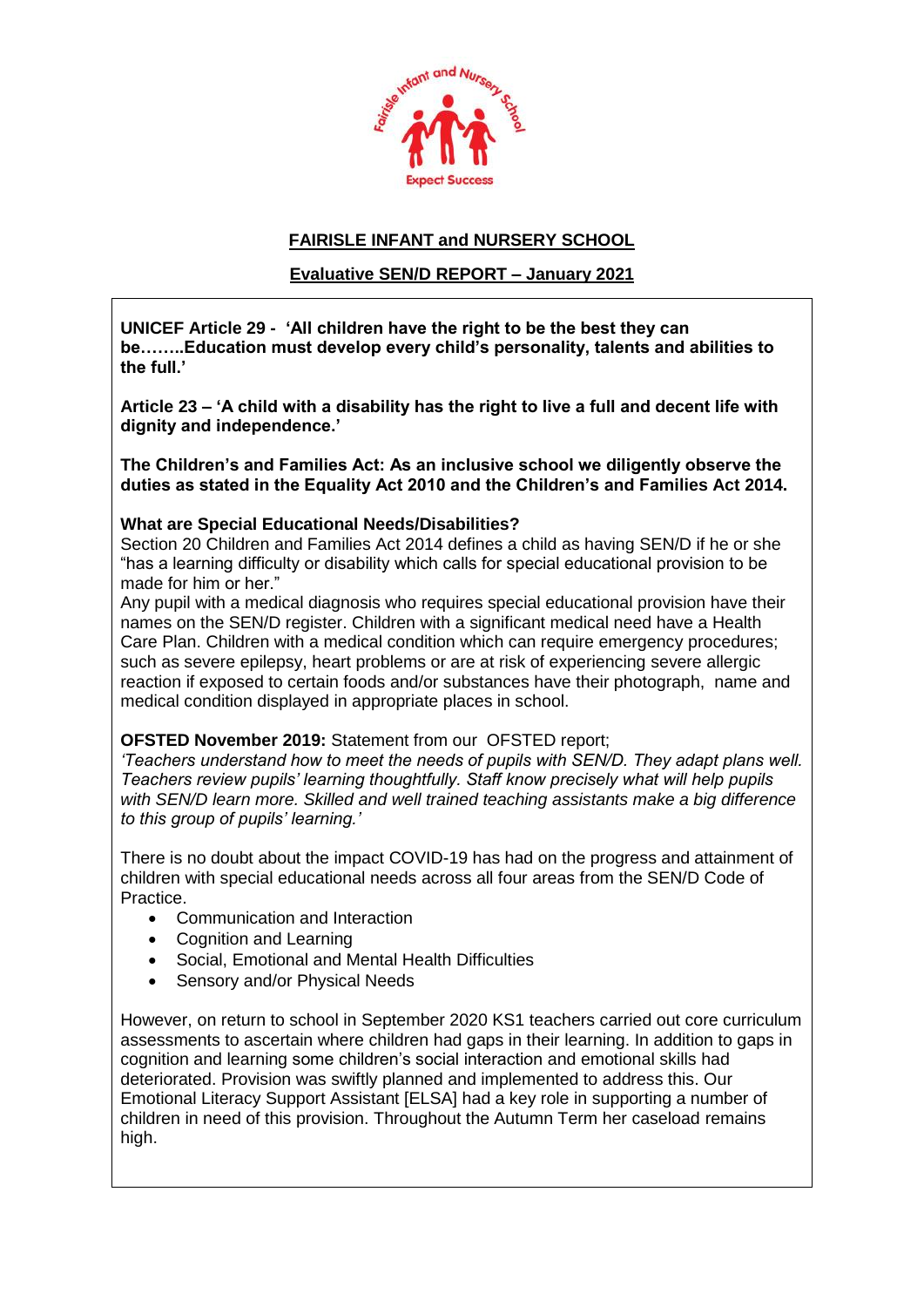# **The Graduated Response Approach to SEN/D**

At Fairisle Infant and Nursery School SEN/D support follows the four-part cycle known as The Graduated Response [assess, plan, do review]. Through this cycle, actions are reviewed and refined as understanding of a pupil's needs and the support required to help them secure good outcomes.

We adhere to the five stages of SEN/D provision:

**Stage 1 – Universal provision** – Monitored by the class teacher. High quality first teaching with differentiated planning and expected outcomes for individual pupils. Pupils are made aware of their targets which are reviewed and amended as the pupil meets them [or fails to meet them because the targets are not SMART enough]. [INTENT]

**Stage 2 – Early intervention support** – Monitored by the class teacher, year leader and SLT.

In addition to Stage 2 support is provided within class through small groups and/or individual support. [INTENT and IMPLEMENT]

**Stage 3 – Targeted additional support** – In addition to stages 1 and 2 – deeper investigation of strengths and needs with inclusion of parents. SENDCo involved – more targeted interventions such as ELSA support, phonic, reading, writing, maths – reviewed at least half-termly. [IMPLEMENT and IMPACT]

**Stage 4 – Targeted intensive additional support** – in additional to stages 1-3 – Multiprofessional planning and support from outside agencies – e.g. E P Service, Schools Additional Outreach Service [SAOS], CAHMS. [IMPLEMENT and IMPACT] **Stage 4+ - Request for EHC Assessment to the 0-25 Team at Southampton City Council**

**Stage 5** – **Education, Health and Care Plan in place** – Reviewed at least annually. Provision over and above that expected at universal and targeted support levels because the pupil's needs are exceptional, severs, complex and long term.

Pupil receives personalised support working on an individualised curriculum with individualised support as appropriate to the pupil's needs. [IMPLEMENT and IMPACT]

# **Education Health and Care Plan [EHCP] 0-25 years**.

This outlines any special educational needs a child has and the provision a local authority must put in place to help them. It can provide for additional funding from the local authority to support the child's needs, beyond that which a school must supply out of its own budget. It is a legally binding document which protects the support the child needs.

At Fairisle a pupil's name is added to the SEN/D Register at Stage 2. All pupils on the register have an Individual Education Plan [IEP] or an Individualised Behaviour Plan [IBP].

In the event of pupils with SEN/D transferring from other schools to Fairisle their names are added to our SEN/D register and provision is put in place according to their needs. If the pupil has an EHCP, additional support and provision is put in place as set out in the plan.

**Current position of children with SEN/D – December 2020.**

**SEN/D Register – 53 children across YR, Y1 and Y2 have their names on the register.**

**Breakdown of SEN/D register as of 13.10.2020: YR = 7 pupils Y1 = 25 pupils Y2 = 21 pupils**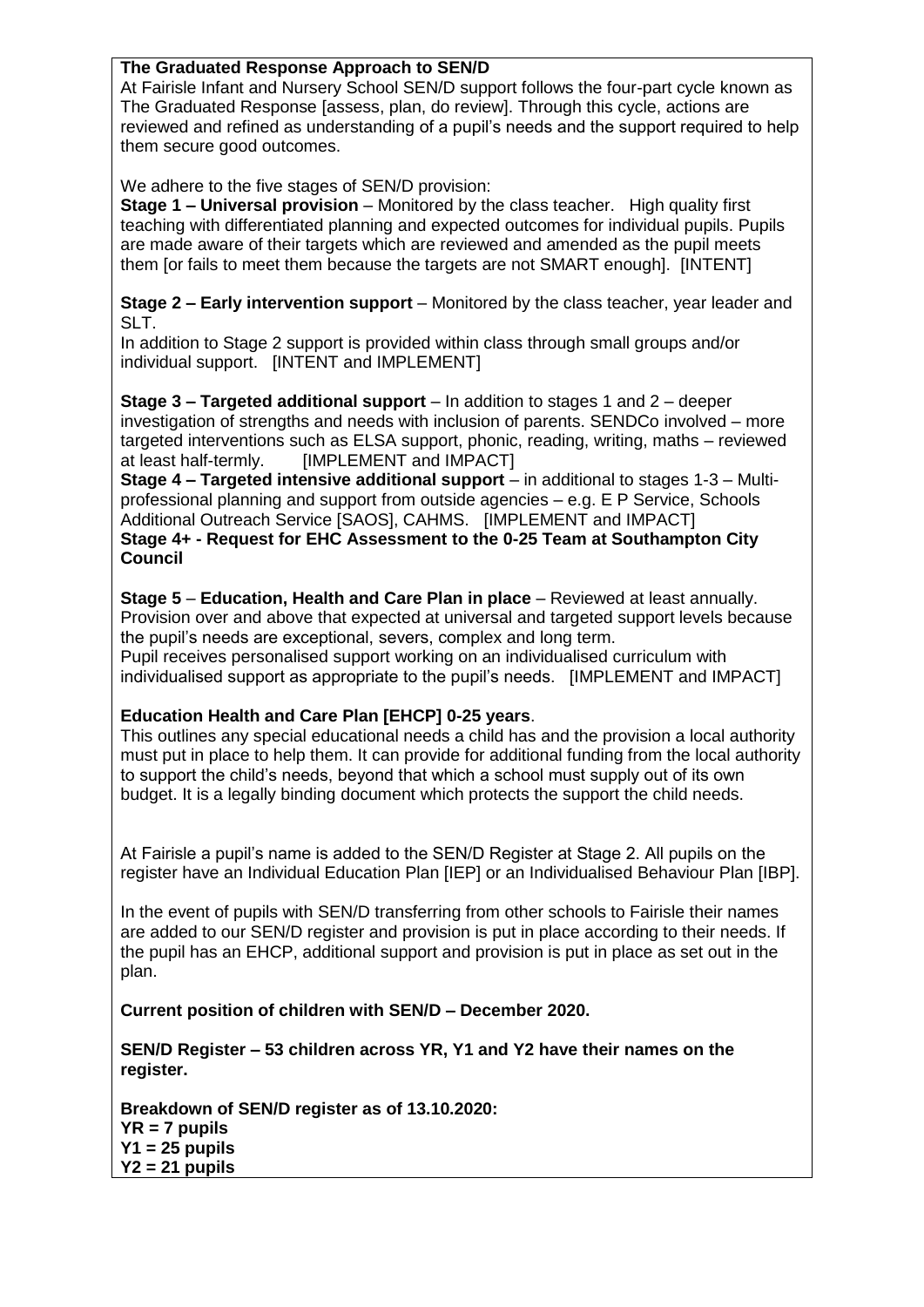**The number of boys on the register is significantly higher than the number of girls: 2/3rd boys, 1/3rd girls.**

### **The Graduated Response stages broken down from the register:**

**One** pupil is at Stage 5 so is in receipt of an EHCP.

**Two** pupils are at Stage 4+ where requests for EHC assessments have been submitted. **Three** pupils are at Stage 4 where support from outside agencies has been sought or is in the process of being sought.

The in-school ELSA is currently supporting children requiring 1-1 support which addresses their emotional needs and difficulties.

All other pupils are within stages 2-4. The number of pupils at Stage 3 [targeted interventions] is: 49 pupils.

### **End of December 2020**

#### **YR additions to the SEN/D register at Stage 2:**

Following the outcome of Teacher Assessments a total of 23 children's names will be added to the SEN/D Register in January 2021so will be included in the School Census – SEN/D.

# **Y2 Phonics Test**

24 pupils took the test 13 pupils passed 10 pupils failed This equates to 56.5% pass.

Two pupils were dis-applied for pertinent reasons.

**Action:** The 10 pupils who failed will receive targeted phonics intervention with the desired outcome of achieving the target number to pass by the end of Y2. Our action in addressing children's difficulties with phonics was reported on by OFSTED in November 2019, our commitment to helping these children to succeed has only strengthened since then.

Statement from OFSTED report 2019;

'*Any pupil who is falling behind in their knowledge of phonics has help to catch up.'*

# **IEP Reviews**

At the beginning of October children's IEPs were reviewed by the teachers, in liaison with the SENDCo in order to make Specific, Measurable, Achievable, Realistic Targets [SMART]er so provision / interventions could be more effectively tailored to address individual children's needs.

# **Year 2 – End of Autumn Term Assessment Data:**

Analysis of assessment data shows that COVID-19 lockdown has had, as predicted a negative impact on the progress of most children with SEN/D. The majority of children with SEN/D entered Y2 at a significantly lower standard this year, working at Pre Key Stage 2 or 3.

However, as a result of additional tailored support interventions, most children are demonstrating good progress from their starting points. This was endorsed by recent [02.12.20] work scrutiny focus: 'Scrutinising children's reading records and writing against their IEP targets.'

Overall the evidence gathered from three pupils' work from each class showed that IEP targets were well matched in addressing the children's difficulties in reading and writing. Most targets were SMART with appropriate success criteria. All IEPs had annotation identifying progress towards the whole target with a reviewed target as necessary.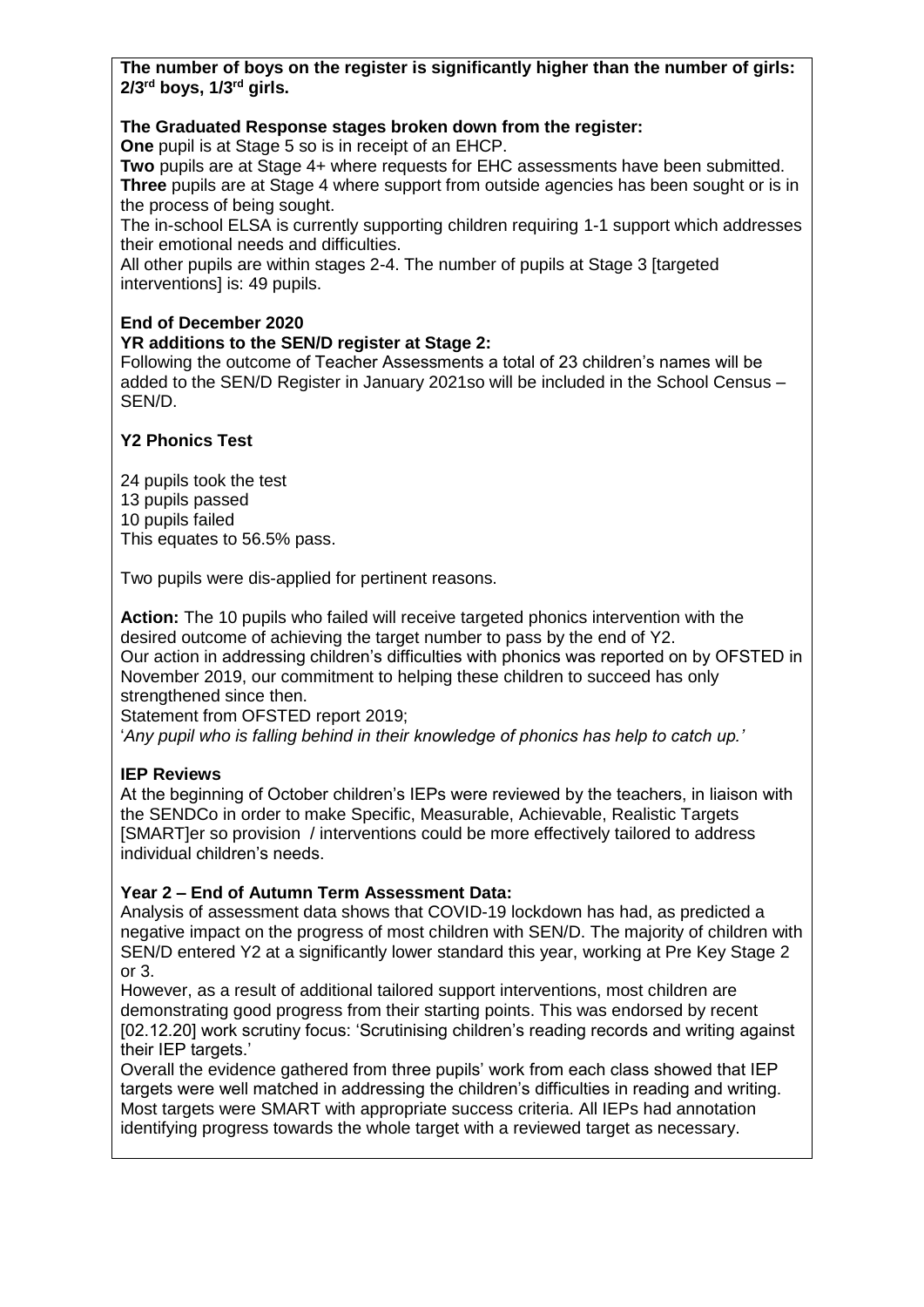Each teacher was given written individual feedback with some points for the year group to consider as a team. For example, the inclusion of children's reading and writing targets in their books as bookmarks for the children to read [or supported to read] at the beginning of every reading / writing session. Another consideration for the year group was to hold regular 'magpie sessions' for teachers to share useful interventions/materials.

# **Overall evaluation of the quality of IEPs across the school:**

The SEN/D action plan 2020-2021 is highly weighted on improving the quality of IEPs with the following objectives to meet:

- To ensure that IEP targets are currently relevant to each child's stage of development. This will be shown by the initial targets being annotated and amended as children make steps in achieving the target; for example their acquisition of phonic sounds, common exception words, recognition of numerals.
- To ensure that IEP targets accurately address each child's identified need[s] and difficulty [ies] and are SMART with appropriate success criteria and provision to meet the criteria.

As a result of SENDCo training [PDM – September 2019 which was revisited in the form of a reminder list and Aide Memoire given to teachers in September 2020] plus support to some teachers, children's IEPs are now SMARTer with more appropriately matched success criteria.

Scrutiny of IEPs across the school [carried out by the SENDCo prior to the IEP being shared with each child's parents] show that teachers know the areas of difficulties for individual children and address them with timely interventions and appropriate additional provision. Recommendations to parents on how they can help their child at home to meet their targets is also a strength on most IEPs.

# **Year 1**

All 25 children with their names on the SEN/D register have an updated IEP. The writing of appropriate SMART targets has improved. Work scrutiny by the SENDCo and the Year 1 leader is scheduled to take place during Spring 1. The focus will be scrutinising children's IEP targets in reading and writing to ensure they address each child's needs and progress made; with annotations on the IEP to reflect this, [as appropriate]. Teachers will be given individual verbal and written feedback

#### **Year R**

January 2021.

At the time of the last School census collection – Autumn 2020, 7 YR pupils had their names on the SEN/D register. However, during the second half of the Autumn Term more pupils were deemed to be at risk of not meeting end of YR expectations in one or more areas of the Early Years Curriculum. To address this the children each had an IEP written with SMART targets for improvement.

#### **Latest data analysis – Autumn 2 - ECAT – percentage of pupils deemed to be 'at risk' of not meeting expectations:**

Listening and attention: 29% [Decrease of 23%] from Autumn 1 Understanding: 28% [Decrease of 18%] Talking 34% [Decrease of 31%] Social Communication 25% [Decrease of 16%]

#### **Autumn 1 – ECAT data analysis**

**At the beginning of the Autumn 1 Term a much higher percentage of children were deemed to be 'at risk' of not achieving ECAT expectations:** Listening and attention: 52%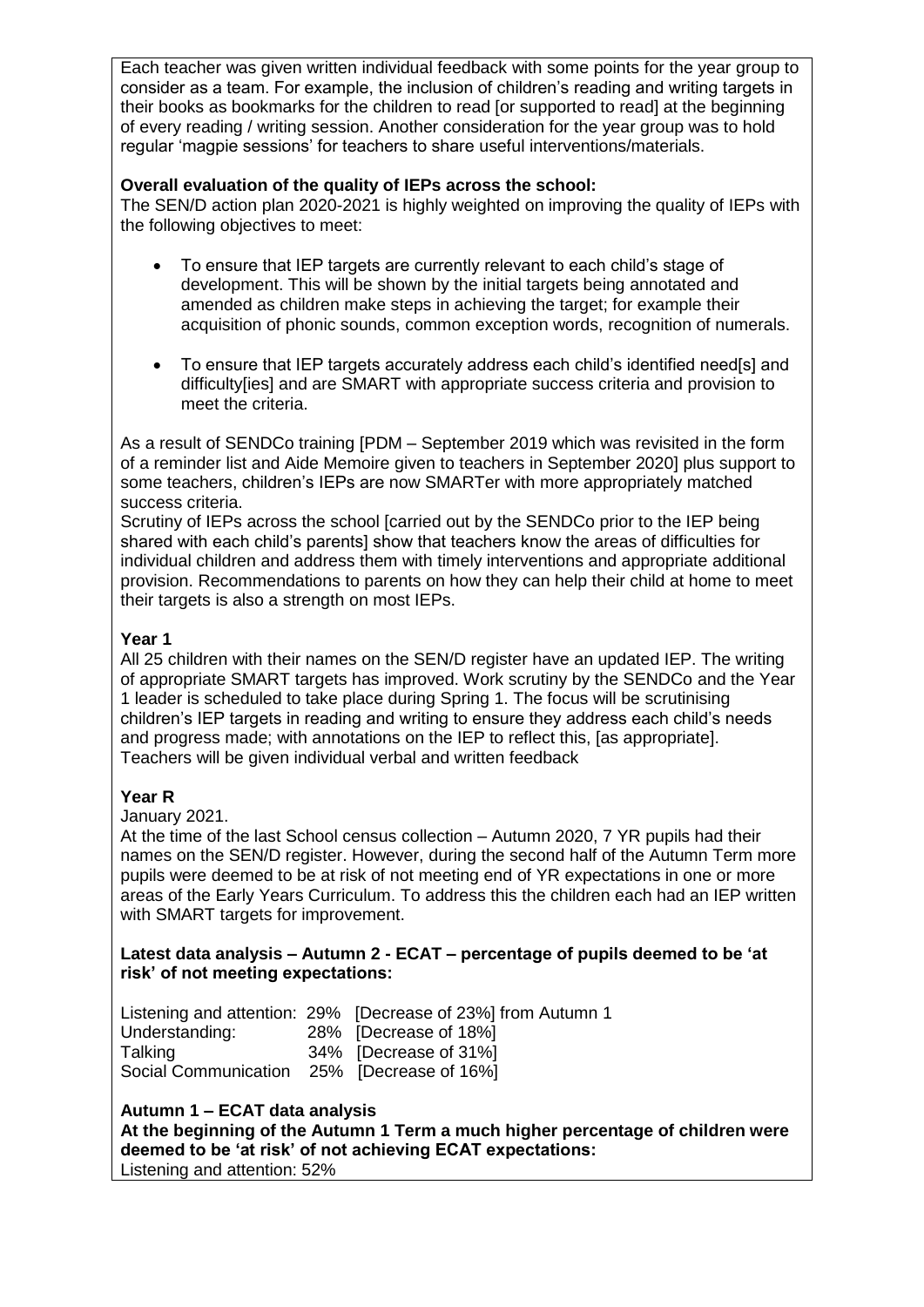| Understanding:            | 46% |
|---------------------------|-----|
| Talking:                  | 65% |
| Social Communication: 41% |     |

We attribute this overall progress to the effective provision which gives children opportunities to develop their communication and interaction skills. Examples of provision:

- BLAST
	- Bucket Style Therapy to develop Listening and Attention skills
	- Narrative groups
	- 1-1 Targeted support for children with a Speech and Language Intervention Plan provided by the Speech and Language Therapist [SALT].
	- Skilled staff who swiftly address children's speech inaccuracies, alerting the SENDCo who will decide if referral to the Speech and Language Therapy Service needs to be made.

### **YR Phonics:**

The phonics analysis also displays a positive view of children's progress. As a result of targeted support for children not achieving expectations in phonics the percentage of children deemed 'at risk' has decreased by 7%. Currently 38% of pupils are deemed to be at risk compared to 45% at the end of Autumn 1.

Scrutiny of IEPs show SMART targets and effective provision. Overall they contain detailed information of how parents can help their children to make progress. These documents are highly informative to the SENDCo of the progress children make.

### **Year N**

Staff in both nurseries embrace our culture of early intervention which effectively addresses the needs of children not making the expected progress in Speech, Language and Communication, Social Interaction and other areas of the EYFS Developmental Matters. Therefore children with delay in speech, language and communication which includes social interaction must be provided with high quality additional provision which helps them to develop these skills.

Currently 5 children have an IEP targeting specific areas of their development, mainly Communication and Social Interaction and/or behaviour.

These children are at Stage 2 – Early Intervention Support with their progress monitored by the SENDCo. Additional funding through the Early Years Support Service [EYSS] will be applied for when sufficient evidence through the Graduated Response Approach has been collected.

Additional provision for children with SEN/D in YN include:

- Bucket Style Therapy to encourage children's Listening and Attention skills to improve.
- Intensive interaction 1-1 with an adult
- Picture Exchange Communication system [PECs]
- Makaton signing and gesturing
- Modelled play and interaction with others through turn taking activities
- 1-1 support for children with Speech and Language Intervention programmes SALT involvement.
- Adult support to encourage children to make the right choices and follow adult directions. This includes helping children to make smooth transitions from selfchosen activities to adult led. Also encouraging children to take part in whole Nursery Circle Times.

#### **Support from Outside Agencies:**

**Speech and Language Therapy Support from the Speech and Language Therapist. [SALT]**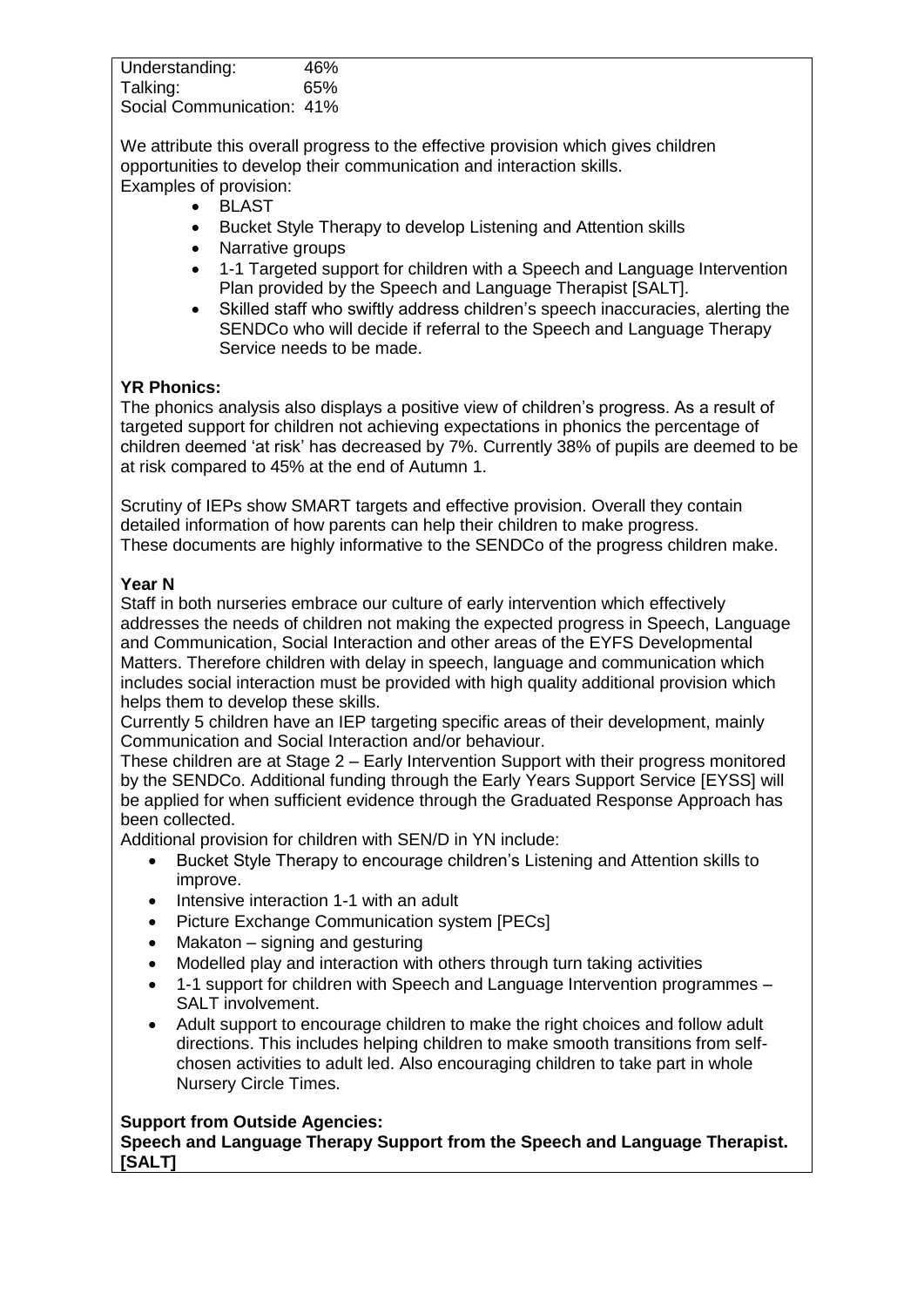Due to COVID-19 visits made to school by the SALT has been less than usual. However, the number of children in receipt of Speech and language intervention therapy is: 11 children across YR, Y1 and Y2. To date 5 children in YN are receiving additional Speech and Language support.

Children's speech and language intervention targets are currently implemented by the class teaching assistants 1-1 and overseen by the SENDCo.

The SALT is due to assess children on her caseload not seen in the Autumn Term in January 2021, plus to assess recently referred children.

# **Educational Psychology Service:**

E Ps have a statutory duty to provide specialist advice and support to schools as part of the 'graduated response' to pupil's SEN/D set out in the SEN/D Code of Practice. Each school is also offered a named link EP, who can be a point of contact and offer staff surgeries during the autumn and summer terms.

07.10.2020 – SENDCo meeting with our Link EP [Virtual].

As a result of this meeting school requested a virtual staff surgery to problem solve around anonymous children with the intended/expected outcome of staff feeling better equipped to meet the needs of two children experiencing emotional and behavioural difficulties. Evaluation: Most strategies suggested had been or currently were being implemented. There has been no consistent significant change.

Action:

SENDCo made a referral to SAOS to request intense support [Outreach] for a period of 6 weeks. This is due to commence January 2021.

School is currently supported by the **Occupational Therapist and Physiotherapist** Services to train members of staff in implementing programmes for individual children requiring this support intervention.

The Teacher Advisor for the deaf has visited a pupil to advise on any special provision required so the child can fully access learning opportunities.

The Teacher Advisor for the visually impaired has also visited children on the caseload and advised on provision, which is being implemented.

SENDCo Action Plan: 2020 – 2021

As the Action Plan is highly focused on improving the quality of IEPs across the school, with specific focus on the writing of SMART targets, despite the impact of COVID-19 I have been able to address most of the objectives.

As a result of training and support to teaching staff children's IEP targets are SMARTer with succinct success criteria.

Most teachers are annotating IEP targets as the child progresses. This is most evident where teachers have written a short list of phonic sounds and/or common exception words and/or numerals to recognise. Specifically additional sounds, words, numerals are added with targets amended, prior to formally reviewing the IEP which we do termly. In this way the IEP is a working document by which children's progress can be effectively measured.

Next steps for SENDCo:

- $\triangleright$  Update SEN/D register in readiness for the Spring Collection Census date arranged with CH.
- Arrange and lead an EHCP Annual Review Spring Term 2021